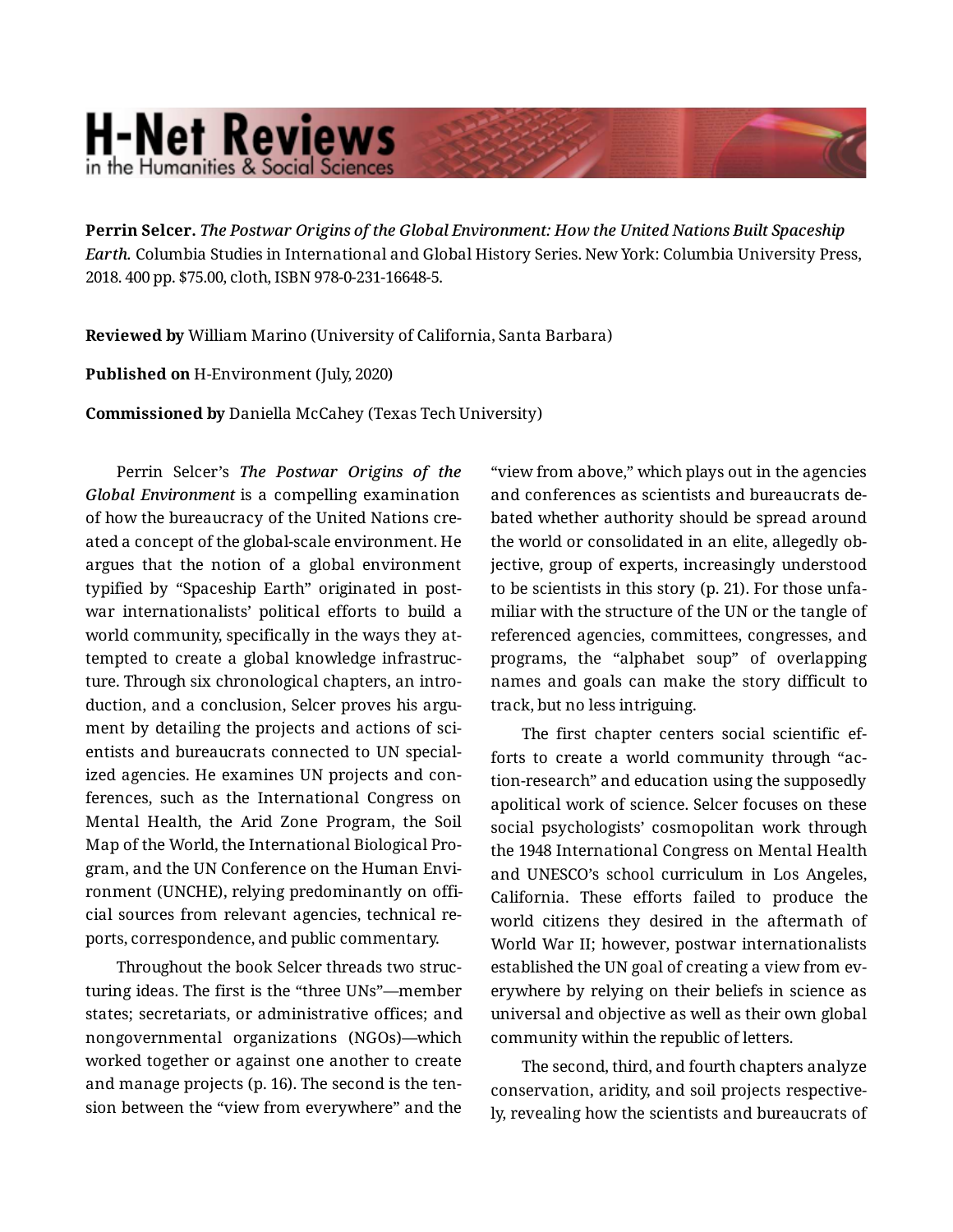various UN agencies turned from citizenship to‐ ward the environment to increase the scale of hu‐ man perceptions to global levels. Through each, Selcer tracks the UN focus on development at lo‐ cal, regional, and global scales, examining how ex‐ perts, governments, and publics participated in vi‐ tal bureaucratic boundary work that formed the basis for global environmental knowledge. Conser‐ vation efforts in UNESCO analyzed in chapter 2 re‐ veal the early origins of Spaceship Earth with re‐ gional resource management techniques called "integrated river basin development" facilitating the growth of both UN bureaucracy and global en‐ vironmental knowledge (p. 75). Chapter 3's focus on the Arid Zone Program shows how the attempt to redevelop deserts into productive lands failed scientifically but succeeded bureaucratically, building on the epistemic community of scientists who learned to more effectively navigate the UN. Crucial here is that desertification itself was a myth that served various and contradictory pur‐ poses, and this environmental focus was a more effective political tool than a scientific one. The aridity program also solidified the view from above in the UN, but as Selcer shows in chapter 4, this existed simultaneously with the view from ev‐ erywhere. Here he intricately details the creation of the Soil Map of the World, examining how the standardization of soil science, most prominently featured in the map legends, created a group of elite international scientists who worked together at the highest levels to establish global environ‐ mental knowledge.

These chapters form a sort of base for the fifth and sixth chapters, which most forcefully bring Selcer's argument home. Chapter 5 shows how biol‐ ogists, ecologists, and physical scientists attempted to "materialize" the global environment and re‐ veal its connections through large-scale dynamic models and concepts, such as the biosphere and cybernetics that turned the planet into a system with a Global Environmental Monitoring System (GEMS) that served as the "cockpit" of Spaceship Earth (p. 204). UN experts vacillated from using lo‐

cal examples connected to a global system to starting with the whole to conceptualize the global scale, but ultimately their technocratic efforts tended to erase human presence in what Selcer deems the "view from the middle of nowhere" (p. 194). The final chapter focuses on the 1972 UNCHE (often deemed the Stockholm Conference due to its location). This conference was a culmination of ef‐ forts to make the global-scale environment recog‐ nizable for political and economic understand‐ ings, primarily through the colonial legacies of "de‐ velopment" work.

Above all, Selcer's book offers two key insights. First, he shows how the scales of environmental perceptions changed as bureaucrats and scientists made local and global connections between human minds, climates, soils, and, ultimately, the en‐ tirety of the environment. Second, while authors typically mark the beginning of the global envi‐ ronment with the Stockholm Conference, Selcer moves the timeline backward revealing how con‐ ceptions of the earth as a whole system were built on political, economic, and scientific efforts in the UN between the 1940s and the 1970s.

This is a challenging and insightful book best suited for scholars of environmental history and the history of science. Selcer uses and makes con‐ tributions to a variety of theories and histories most prominently those of authors Ian Hacking, Timothy Mitchell, Bruno Latour, Paul Sutter, and John McNeill—that provide key foundations for his work on scales, the Anthropocene, and the global environment. Throughout the book there are places where it can be difficult to track exactly how the intricate bureaucratic and scientific detail connects to his larger arguments. Perhaps the most important here is the transition from imperi‐ alism to internationalism, which is not explicitly made to be a contextual element in the way that Selcer says the Cold War and decolonization are. It is possible that centering these contextual ele‐ ments would provide the book a stronger impact, revealing how our understanding of the globe is in‐